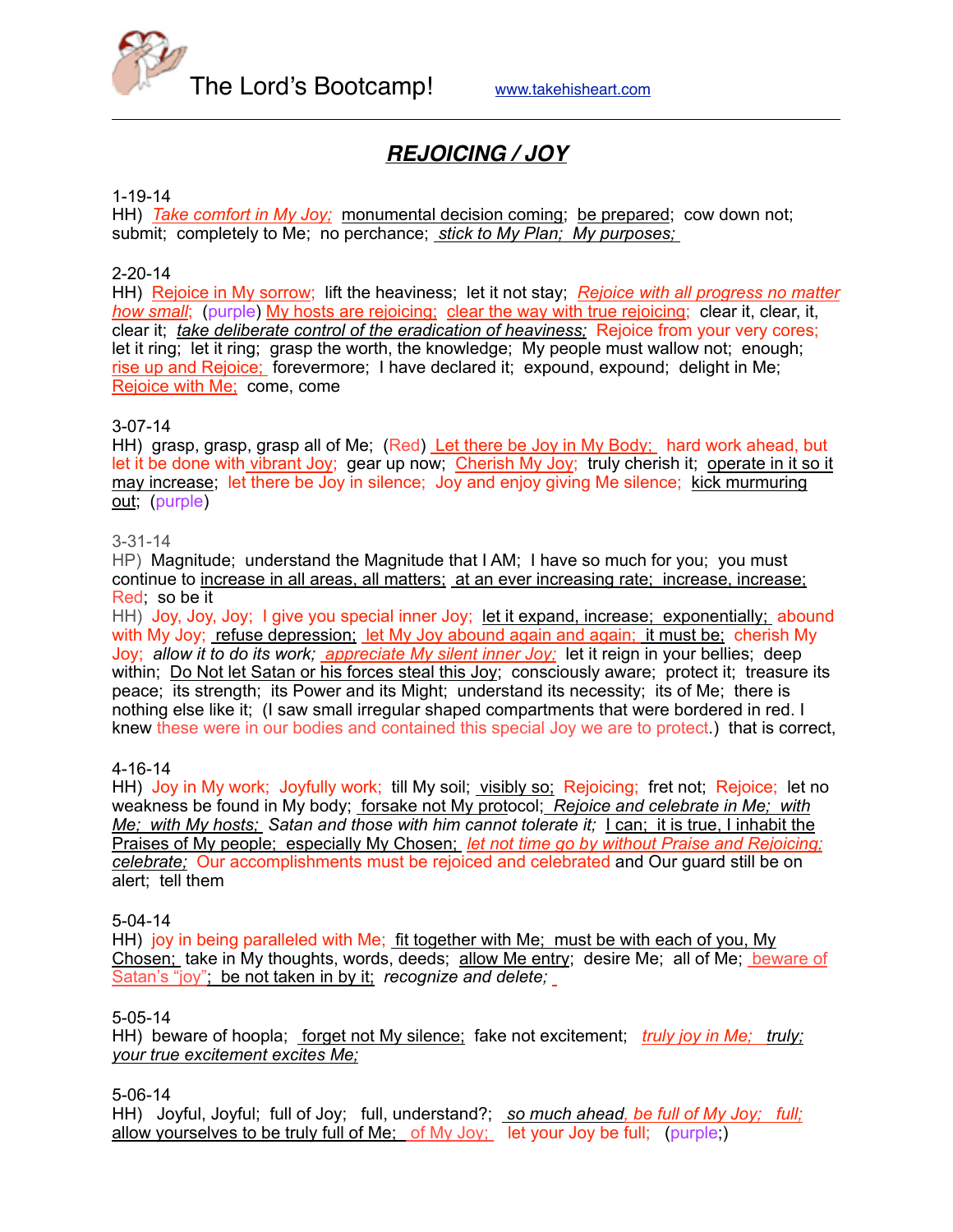#### 5-17-14

L) that Our Joy may be full; purple; protect that Joy; allow it to grow, increase; aware of it

#### 6-22-14

L) Join My Marching Band; sheer delight; bring forth the joy; joyful, joyful, be ye joyful; My faithful

#### 7-13-14

HH) joyfully work; forget not Joy; My Joy; facets being revealed; attention, alert; patience with details; overlook not;

#### 9-28-14

HH) perfect; on up in stages; Hallelujah; be not burdened little one; Joy comes to those who wait; may Joy come to you; aboundingly so; come up hither; My countenance upon you; be all as I say; doubt not; Mercy, My Mercy I give; receivest thou Me; (I saw 3 beautiful round balls and some tiny twinkling lights that caused me to think of Christmas time.) It shall be then; (all Red) Count it all joy; it's time

#### 9-29-14

HH) perfect; clamor on up; (For some reason I turned my hands differently.) yes, I can high five: successes ahead; be prepared; relinquish not; keep your joy; look ahead, not back; remember, count it all joy;

#### **10-10-14**

**HH) count My joy; be not shy; your mind will fathom; yes, My little one, yes; stand tall; perceive, your eyes shall perceive; My absolute truth; hunger and thirst after Me; commandeer as I say; only what I say;**

#### **10-23-14**

**HH) Solace; attain My Solace; (Deep, Deep Red)** *give to Me; I share your load; let Me;* **allow no depression; take not their rejection; steady in your progression; allow no joy to be stolen;** *attain My full Joy; anointed Joy;* **(I asked Him to take Me to the depths of His Joy) Look around; what do you see; (not much of anything)** *true, Joy is not in things;* **I am your Joy; take in all that I am; then you will be full of Joy; purposeful time;**

#### 11-14-14

L) Purposeful reunion; believe it truly; (DP) *receive truth; all must;* (DP) Hallelujah rejoicing; rejoice from the depth of your souls; remember this day

#### 12-12-14

L) Bring all to Me; DP; prepare now; *time to receive;* My joy; DP HP almost there; keep coming; loose the bindings;

#### 12-27-14

HH) combust; Our fusion will combust; *white; pure; white;* My Joy, My Joy upon you; perfect parallels; consider; *My Grace; white; white;* My Will for you; accept;

#### 3-18-15

HH) Partake of Me; I desire for you to partake of Me; ask; receive all I give, ALL I offer; Joy, you give Me such Joy; remember, I said it is more blessed to give than receive; you have blessed Me greatly; (DDR)

### 4-02-15

HH) time has come; My purpose for this room; be ready; all my hosts; Be prepared in all facets of preparation; much to do; much to be ready for; look to Me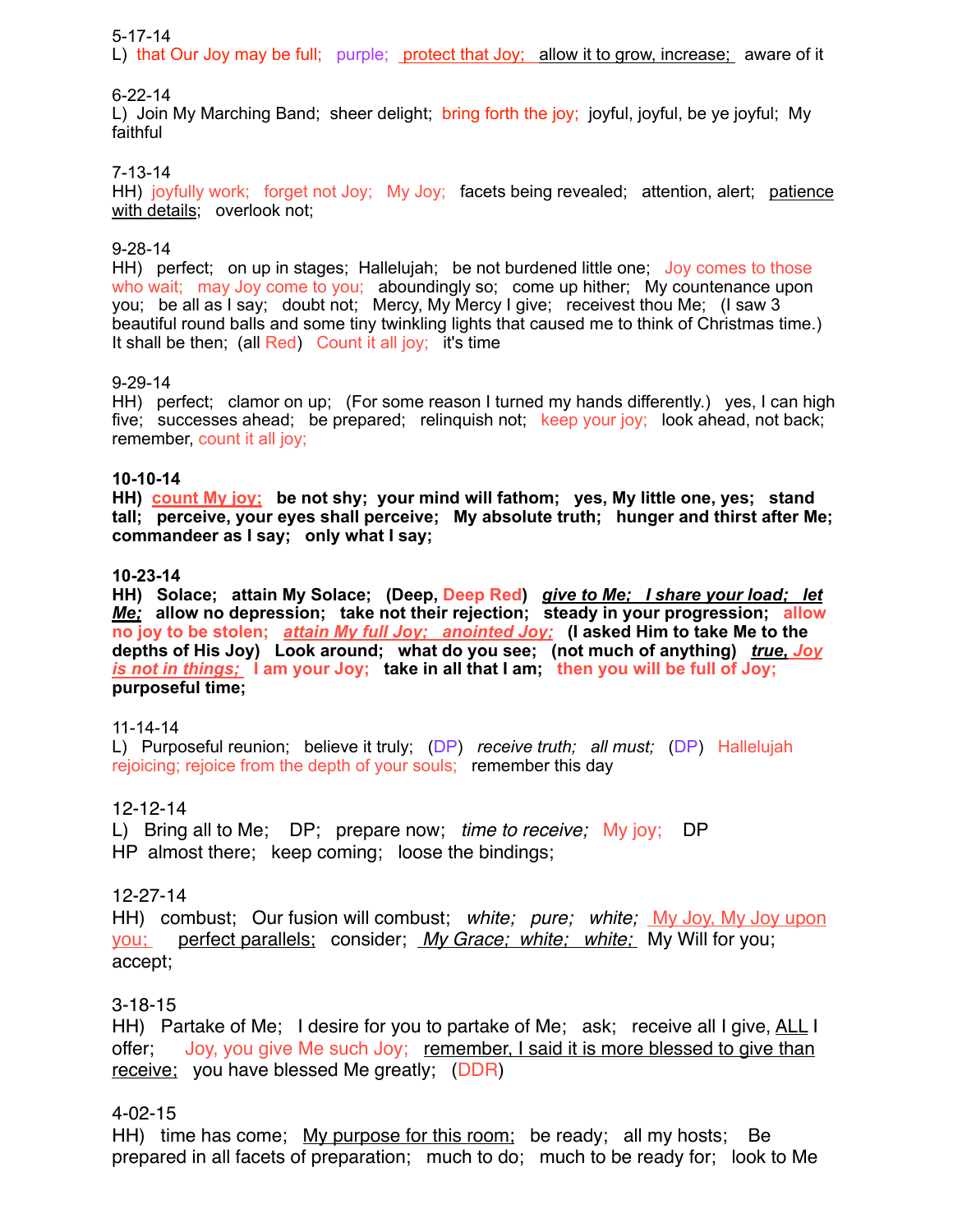as needed; declare My blessing for this room; *declaration complete; rejoice with Me:* (I saw the Lord and me turning and swirling about without Our feet touching the floor.) yes, peaceful rejoicing;

## 8-06-15

HH) let there be rejoicing; true rejoicing; rejoicing with hearts full of Praise; rejoicing, hidden facet of Praise; My people must truly rejoice; giving Me Praise, Glory, and Honor cause the heart to rejoice; come Praising, Rejoicing, and Loving Me; appropriate at all times; *crucial in battle;* come, My Chosen, honor Me with your Praises that I can be with you; legally so; absorb

## 10-24-15

HP) (After sending Praises) now Rejoice; gentle Rejoicing, spot on; (I lifted this Rejoicing again and found myself at the picture window with my arms out sending Rejoicing and then blowing it out wherever He wanted it to go.) yes, yes, today gentle **Rejoicing** 

## 11-17-15

HP) more facets of Praise; coming; keep digging; go deeper and deeper into My Praise; My Hallelujahs, My Rejoicing; you have not yet begun true, true, deep Rejoicing; Yes, correct in thinking it is deep within; ever so deep; expect it

## 11-18-15

HP) light rejoicing; makes for light hearts; enjoy this facet of rejoicing; *true merry making;* stirring within

## 12-03-15

HP) (I was thanking Almighty God, King Jesus, and the Holy Spirit within me when I began singing, "Happy Rejoicing in me, Happy Rejoicing in me, Happy Rejoicing, Happy Rejoicing, Happy Rejoicing in me" to the tune of "Happy Birthday") significant; take note, Child, all I show you is significant; Praise Be

## 12-05-15

HP) let the Rejoicing begin; tremulous Rejoicing; Rejoice as My angels Rejoice; that heaven and earth Rejoice with joint Rejoicing; renting soon; expect

## 12-09-15

HP) come up hither; come Rejoice with Me; Spirit of Rejoicing, spirit of Rejoicing, Spirit of Rejoicing; receive it; receive it within; (By the Power, Might, Grace, thrust and authority in the Name Jesus, I now receive the Spirit of Rejoicing within me. {spoken forcefully]) *kaboom, heard across the lands; sound barrier demolished*

## 12-12-15

HP) Rejoice, yes; yet get not caught up so that focus is impaired; inner, peaceful rejoicing; a blessing; allow its increase; explosive; testimonies, come forth;

## 5-07-16

L) *Count all joy;* joy to bless, joy to teach, joy to defeat enemy forces, joy to save, save, save; take joy, Bride; operate in and with joy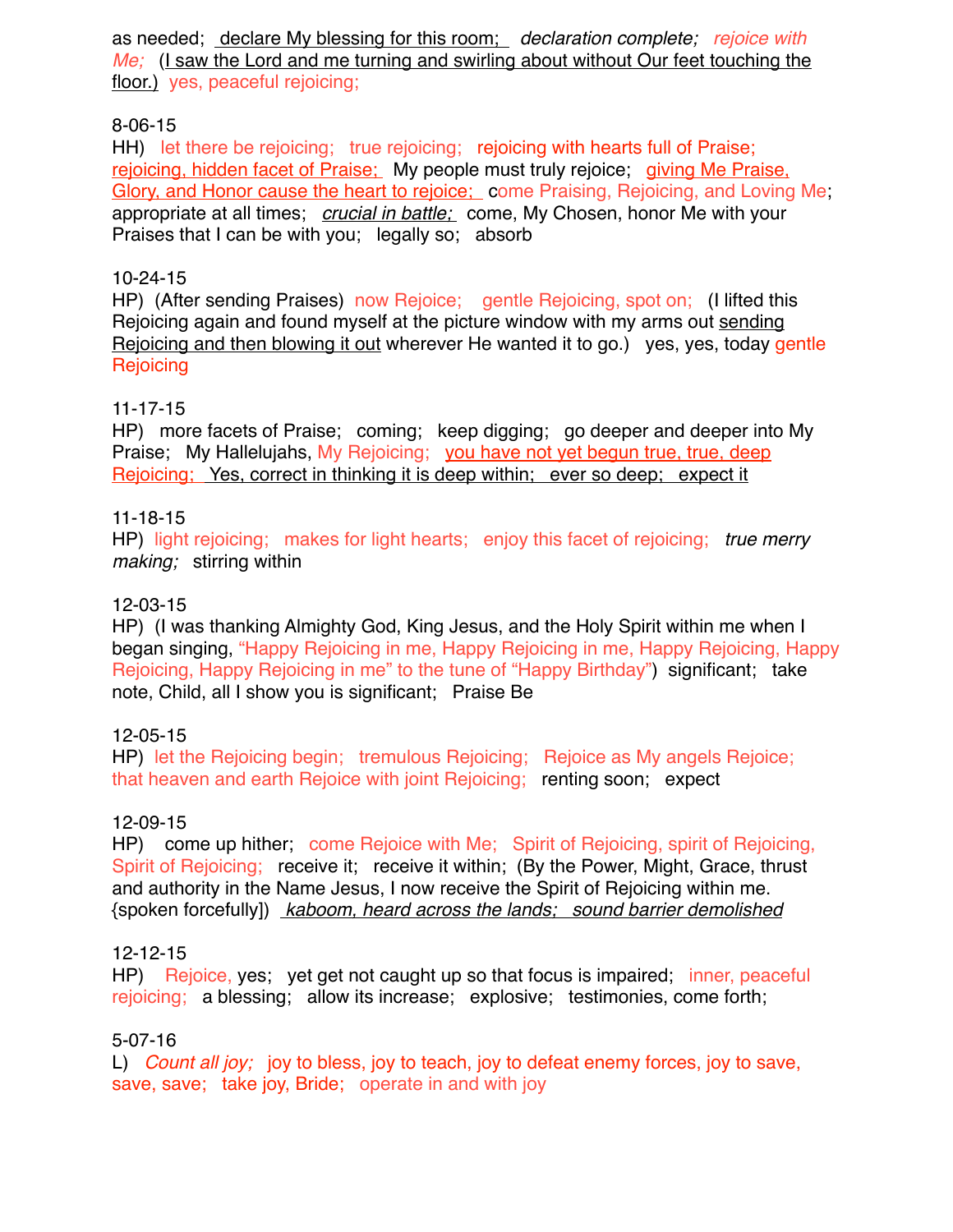## 6-02-16

HP) tender Rejoicing; (I knew there was duo meaning. Tender as in gentle and then tender as in going ashore or to someplace. I then sent tender Rejoicing.) you got it, you got it, you got it; it is both; you do not go to shore at top speed; understand; help them to understand; facets of Rejoicing

## 6-16-16

HP) Joy, Joy, let Joy be; Child, Child, harness the Joy I have for you; let it not get away; that your Joy may be full; remember this day; day of embarkment; 6-16-16; (I noticed the 3 6's.) yes, Satan has tried to take of My numbers; he wants man to fear the numbers he has taken for himself; *fear them not; give him no honor, no place;* fear not, My Chosen, fear not

## 6-22-16

L) *Rejoicing must be; must be within;* let it rise and go forth

HH) Come Rejoicing; beautiful; all heaven's heard; *We're on the Precipice ready to burst forth;* Glory and Majesty; careful, careful sharing; (I lifted this book to Him.) the handwriting is set; let no man deny; denials cannot, must not be allowed to stand; absolutely none; *let them not live; no roots be allowed to sprout;* understand Me; *Marilyn, Darius, My authority must be used;* no mistakes; trust, trust;

## 6-24-16

HP) The Rejoicing continues; be it so; it must, it must; honest, true Rejoicing; My angels roar with Rejoicing; understand it; grasp the ramifications, Bride, grasp; come forth with *tender Rejoicing;* 

HH) sit and silently Rejoice; *continue Rejoicing;* (extended 10-15 min.) pick up the pen; high Tide; *beware high Tide;* influx as though high time coming in; be not swept away; be not inundated; *stay in My Grace; yes, My Grace;* remember to Rejoice;

## 6-25-16

HH) yes, much rejoicing in the heavenlies; expansions must continue and increase; see to it; see to it; united Bride efforts accomplish, accomplish, accomplish so, so much; forge ahead; united, united, united; *let the sound of Our united Rejoicing ring; all manner of Rejoicing from silent, solemn, to loud, jubilant;* let it be; understand, let it be;

## 7-06-16

HP) Rejoice, Rejoice My people actively Rejoice; yes, silently Rejoice; Rejoice in Me, with Me; remember, remember to Rejoice; Yes, Marilyn, absorb these words; (Without realizing it at first, My hands were covering the words given so far.)

## 7-19-16

HP) the blessings of Rejoicing; lift; send blessings of Rejoicing; (did; it came forth in song) hallelujah; yes, that the lands Rejoice; keep all on task; understand, all on task

8-05-16

L) doldrums; accept not; correct, My joy is strength to you; 8-19-16

L) Enjoy; My creations; enjoy My knowledge; enjoy My wisdom; enjoy My Mercy and Grace; enjoy, My Chosen, enjoy Me; *take Me and all that I am in joy*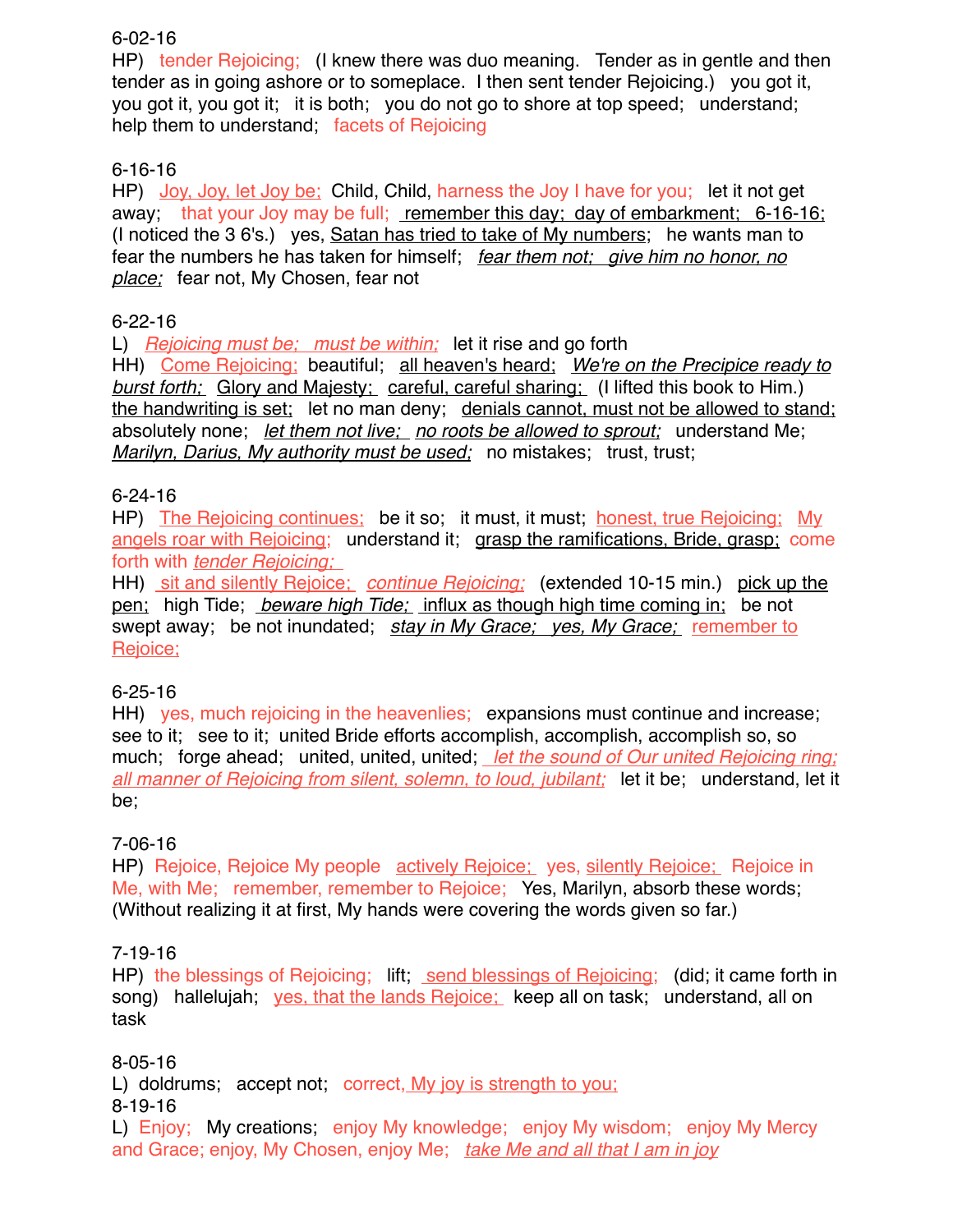#### 8-31-16

HH) allow Praise, Healing, and Hope to usher you in; heart monitor not needed; yes, your heart is in My Hands; *worship, worship, true worship; come to the depths of My true worship;* again not man's version; (I allowed Him to take me to the depths of worship by the ANJ making it legal and I activated it. I was then in a very dark place.) *the deepest of My depths;* (In the middle of the dark place I saw something white. It was very small, perhaps *1/8" to "1/4"* in size. It made quick movements, so I knew it was alive. I saw it for half a second this first time.) *this that you saw is enough to overcome the darkness, but it must be allowed to grow;* (I saw monster like beings trying to overcome and get rid of the white, but they could not. Each time the white was grabbed by a monster being, the white would move through them as though it was air. The monster beings began to realize that each time this happened the white was expanding. I saw one of the beings with its large, large mouth open in anguish as the white was increasing.) remember it must grow; allow it to grow, nourish it; you have desired to worship Me; *the white you saw was joy leaping about; My Joy because of your desire;* (I allowed the growth and activated it by the ANJ that it grow as Almighty God deems.) in My time, at My rate; be it so, My Child, be it so; (As I pondered I realized true worship was so much more than falling before Him. True worship is willing obedience doing as He says. By being willingly obedient the enemy will be overcome, defeated in all things.) *you got it; it allows My Joy to work;* to overcome; the enemy falls before My Joy; it cannot exist in My Joy

### 9-02-16

HP) (As I was thanking for the Joy within, I suddenly saw it. It had grown to be about the size of a CD disc.) yes, that your Joy may be full and complete; continue to tend its growth; correct, correct, correct, *My Joy is your strength;* be it now so

### 9-05-16

L) stifle not My joy; joy must never be stifled; they must know, must be taught; allow My joy to come up from within; allow it; (did; song- come joy come)

### 9-06-16

HP) *prepare for the ringing, prepare for the ringing;* Joy Bells, My Joy Bells; heed My Joy Bells; they shall soon ring

### 9-09-16

HH) *cherish My thoughts;* (I sang "praise" over and over and then it was followed by "hallelujahs".) *much accomplished;* that joy within, your joy within singing; pleases Me, greatly pleases Me; continue to allow it; allow it to flow forth;

### 9-10-16

HH) *your tasks today; mediate;* put to use your wisdom and logic; leave joy wherever you go; let joy, My Joy have its way;

## 9-12-16

HP) take joy, take joy, take joy; hesitate not to take joy;

HH) joy joy, joy, come;

### 9-14-16

HP) solemn rejoicing; you have given Me solemn rejoicing; *from the solemn joy within;* yes, there is and *is to be solemn thanksgiving and hallelujahs;* (As I was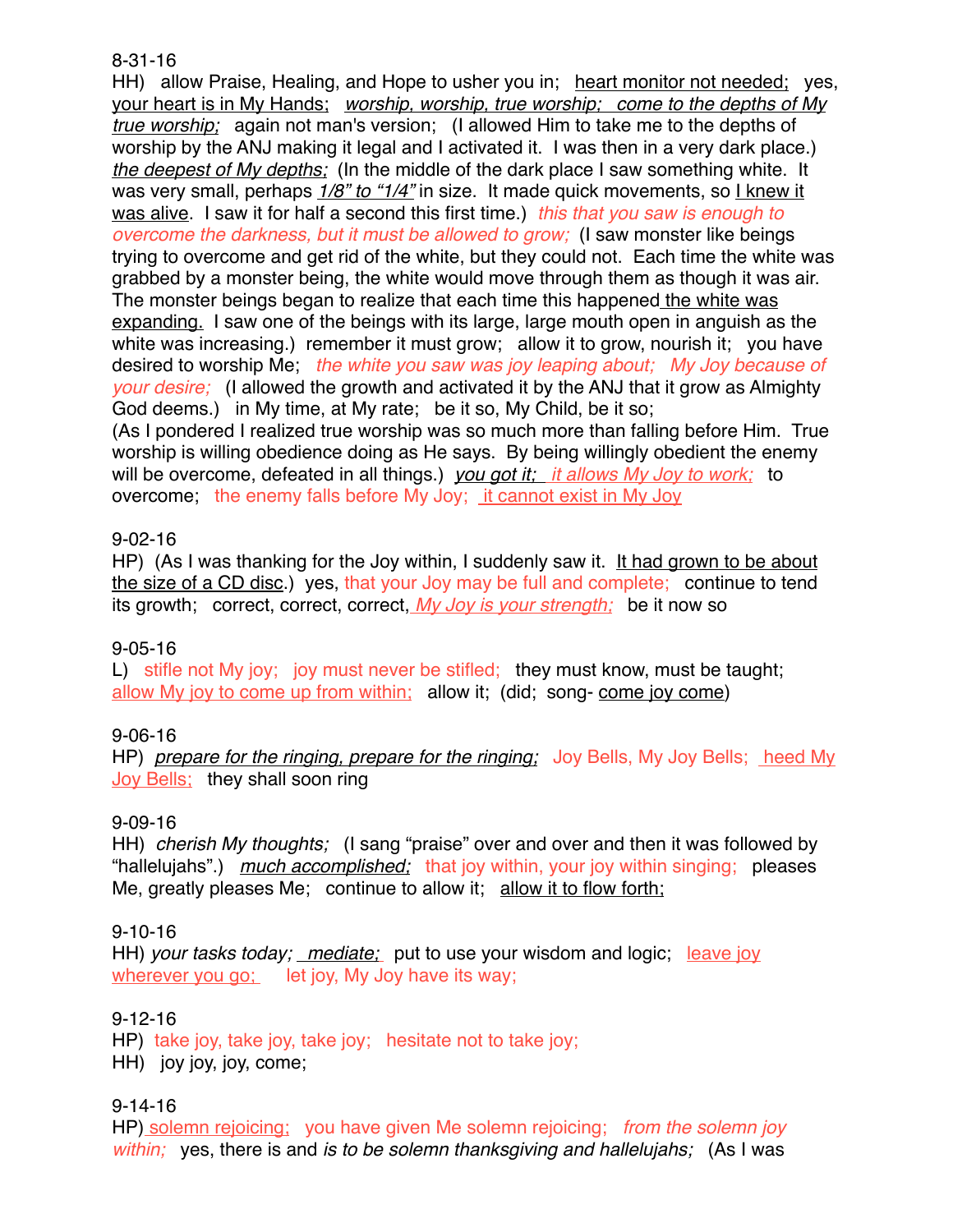sending out solemn praises, I heard myself say that I was sending out *solemn walls of praises.* When I pushed them out, I heard myself say *"Whoosh."*) yes, Child, be it all so

## 9-15-16

HP) Joy all aflutter; within; *sense it mounting up; filling voids;* share Our Joy; willingly share; knowingly share it; conscious levels

## 9-20-16

HP) I rejoice with you; My hosts rejoice with Us; much, much rejoicing; let it not cease; *make use of the increase;* yes, *that the increase increases again and again ad infinitum;* Bride see to it

## 9-22-16

HH) rejoicing, rejoicing, rejoicing; *Declare it is time;* (By the ANJ I Declare it is time for all of God's people to rejoice.) watch, Bride, watch; *see the calm; see the calm; see it, see the calm;* teach, teach; careful tongues, careful tongues; speak My words; careful tongues with My words; speak now as you have written;

## 9-23-16

HP) Joy, Joy, Joy; keep the Joy Bells ringing; ( At first I saw small bells, but then they became big, big bells. As the bells got bigger and bigger, I heard myself saying, *"bong, bong, bong*" over and over.) Rejoicing must increase across the lands; *Great Rejoicing; send forth Joy, My Bride;* send it;

HH) *My hosts, My hosts are singing Hallelujahs;* hinder them not; they shall bring much rejoicing to My people; *join them;* rejoice; *earmark this day; My Rejoicing over all the earth;* I call My people to return unto Me and Rejoice; *High Rejoicing;* you give Me High Praises, now give Me High Rejoicing; *let it flow, let it flow*; (I gave Him High Rejoicing. As I did, I saw the words "High Rejoicing" become red, a beautiful red.)

### 10-03-16

L) squelch not your hallelujahs coming from your depths; your *unconsciously given hallelujahs send forth true joy;* think on this; never squelch them; allow them to flow HH) (This whole meeting I kept bursting forth with singing.) *it is the joy within you bubbling up in song;* allow it at its will;

## 10-05-16

L) Share; Share My Joy; the babes need My Joy; help them; let your joy increase within; it shall expand; increase and expand;

### 10-12-16

HP) much rejoicing; all of heaven rejoices; all of My heaven rejoices; be it ever so; join My host in true rejoicing; let it not cease; may it ever increase over and over and over again and again

HH) enter; enter into My joy; that the joy within you now rejoices; resoundingly so; (Be it a You say, Father, by the ANJ be it as You say.) good, good; sit, Child; (Deep silence for several minutes) I am filling you with deep energizing vigor (several times) (I receive Your vigor , allow it and activate the allowance by the ANJ.) so be it, so be it; much you shall accomplish;